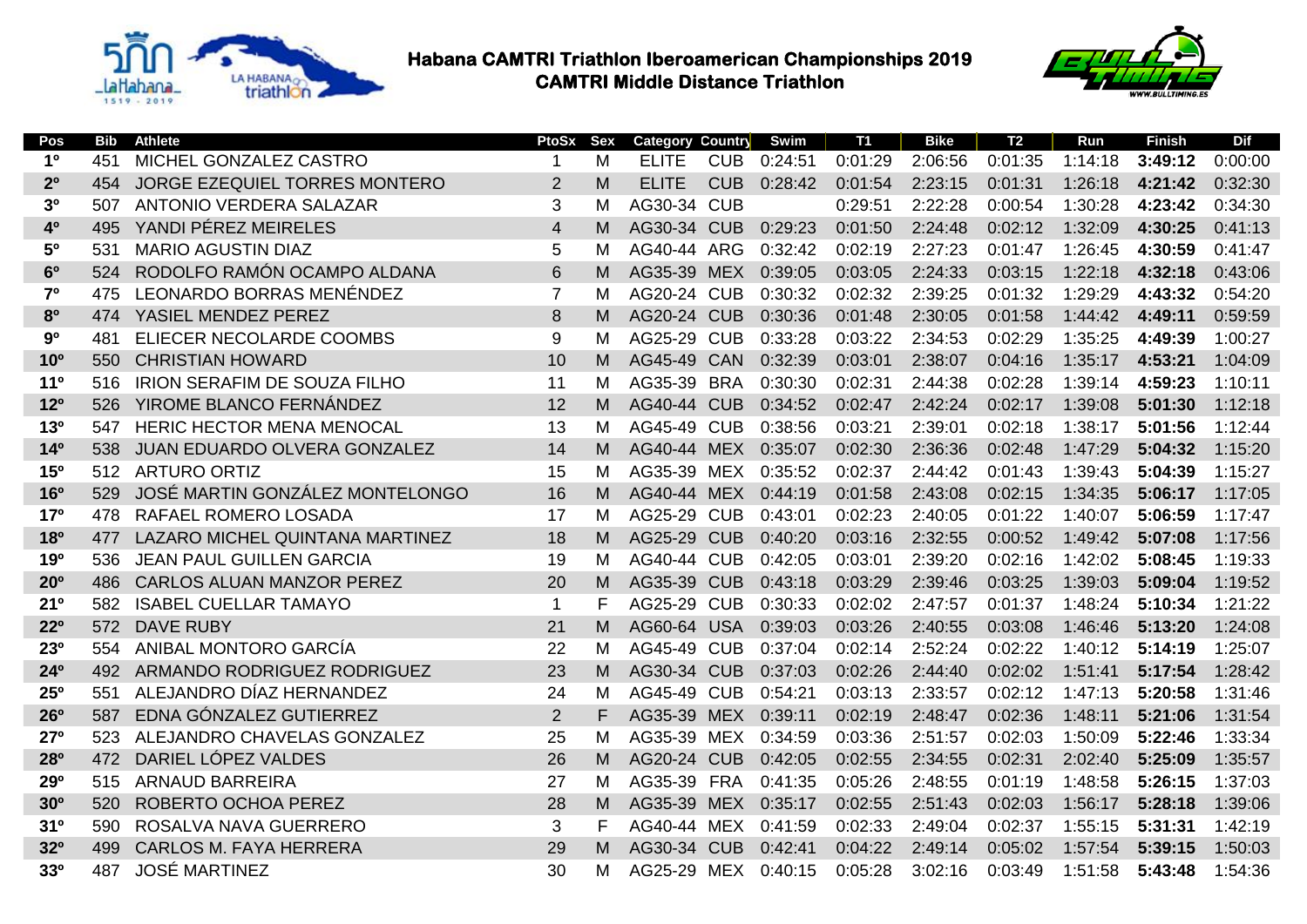



| Pos             | <b>Bib</b> | <b>Athlete</b>                     | PtoSx          | <b>Sex</b> | <b>Category Country</b> |            | Swim    | T1      | <b>Bike</b> | T2      | Run     | <b>Finish</b> | Dif     |
|-----------------|------------|------------------------------------|----------------|------------|-------------------------|------------|---------|---------|-------------|---------|---------|---------------|---------|
| 34°             | 583        | SAMARIA MARIA MOYA RODRIGUEZ       | $\overline{4}$ | F          | AG30-34 CRC             |            | 0:45:08 | 0:02:31 | 2:56:18     | 0:04:46 | 1:55:30 | 5:44:15       | 1:55:03 |
| <b>35°</b>      | 530        | <b>DAYNE WRIGHT</b>                | 31             | М          | AG40-44                 | <b>JAM</b> | 0:53:24 | 0:04:16 | 2:48:32     | 0:03:02 | 1:56:19 | 5:45:36       | 1:56:24 |
| 36°             | 497        | CHRISTIAN ALEJANDRO OLMOS TIRADO   | 32             | м          | AG30-34                 | <b>MEX</b> | 0:44:09 | 0:03:32 | 2:48:19     | 0:02:36 | 2:07:19 | 5:45:57       | 1:56:45 |
| 37 <sup>o</sup> | 511        | JORGE PÉREZ BÁRCENA                | 33             | М          | AG30-34                 | <b>CUB</b> | 0:41:40 | 0:01:54 | 3:01:38     | 0:02:48 | 1:58:15 | 5:46:17       | 1:57:05 |
| 380             | 588        | <b>SARA KAUKO</b>                  | 5              | F          | AG35-39                 | <b>FIN</b> | 0:46:37 | 0:02:34 | 2:56:37     | 0:03:20 | 2:00:41 | 5:49:51       | 2:00:39 |
| 390             | 496        | ERNESTO LÓPEZ LLANUZA              | 34             | М          | AG30-34                 | <b>CUB</b> | 0:32:47 | 0:02:51 | 2:42:35     | 0:03:15 | 2:30:44 | 5:52:14       | 2:03:02 |
| 40 <sup>o</sup> | 537        | <b>JUAN PABLO NAVA</b>             | 35             | м          | AG40-44                 | <b>MEX</b> | 0:41:51 | 0:03:35 | 2:55:07     | 0:05:40 | 2:10:39 | 5:56:54       | 2:07:42 |
| 41°             | 489        | ALEJANDRO GARI CAZAÑAS             | 36             | м          | AG25-29                 | <b>CUB</b> | 0:42:46 | 0:03:00 | 2:38:57     | 0:03:09 | 2:32:15 | 6:00:09       | 2:10:57 |
| 42°             | 522        | <b>HENRY MALLO MATEOS</b>          | 37             | M          | AG35-39                 | <b>CUB</b> | 0:37:10 | 0:04:28 | 2:48:05     | 0:04:22 | 2:30:47 | 6:04:53       | 2:15:41 |
| 43°             | 525        | LUIS ARMANDO CASTRO CHÁVEZ         | 38             | м          | AG35-39                 | <b>ESA</b> | 0:45:01 | 0:04:49 | 3:04:56     | 0:05:23 | 2:05:16 | 6:05:27       | 2:16:15 |
| 44°             | 528        | ALEJANDRO MARTINEZ BOGARD          | 39             | м          | AG40-44                 | <b>MEX</b> | 0:32:24 | 0:01:51 | 2:52:54     | 0:03:10 | 2:35:06 | 6:05:28       | 2:16:16 |
| 45°             | 584        | SARA PATRICIA NAVARRO RODRIGUEZ    | 6              | F          | AG30-34                 | <b>CRC</b> | 0:41:52 | 0:04:46 | 3:09:25     | 0:03:02 | 2:06:38 | 6:05:45       | 2:16:33 |
| 46°             | 485        | <b>THOMAS WATTS</b>                | 40             | м          | AG25-29                 | <b>USA</b> | 0:37:37 | 0:04:38 | 2:55:54     | 0:06:35 | 2:22:46 | 6:07:32       | 2:18:20 |
| 47°             | 564        | PEDRO PABLO GONZÁLEZ GONZÁLEZ      | 41             | М          | AG55-59                 | <b>CUB</b> | 0:39:06 | 0:04:01 | 2:58:48     | 0:07:05 | 2:18:41 | 6:07:43       | 2:18:31 |
| 480             | 509        | LUIS ALBERTO MONTOYA MILANÉS       | 42             | м          | AG30-34                 | <b>CUB</b> | 0:47:54 | 0:03:29 | 2:44:53     | 0:05:05 | 2:26:44 | 6:08:06       | 2:18:54 |
| 490             | 558        | <b>CARLOS EMIGDIO ALBONA HARDY</b> | 43             | М          | AG50-54                 | <b>CUB</b> | 0:50:34 | 0:07:08 | 2:58:30     | 0:03:58 | 2:09:10 | 6:09:22       | 2:20:10 |
| 50 <sup>o</sup> | 501        | OSCAR ALBERTO ARGUETA MONTERROZA   | 44             | м          | AG30-34                 | <b>ESA</b> | 0:48:42 | 0:07:15 | 2:58:51     | 0:06:24 | 2:08:47 | 6:10:01       | 2:20:49 |
| 51 <sup>0</sup> | 548        | <b>AZAID AGUIRRE AGUILAR</b>       | 45             | м          | AG45-49                 | MEX        | 0:39:29 | 0:04:54 | 3:10:28     | 0:04:56 | 2:11:18 | 6:11:07       | 2:21:55 |
| 52°             | 581        | <b>LILIA AGUILAR RAMIREZ</b>       | $\overline{7}$ | F          | AG20-24 MEX             |            | 0:42:39 | 0:02:46 | 3:32:38     | 0:02:46 | 1:50:41 | 6:11:32       | 2:22:20 |
| 530             | 521        | <b>ANDREW MURTAGH</b>              | 46             | м          | AG35-39                 | <b>USA</b> | 0:50:03 | 0:05:12 | 3:11:35     | 0:02:14 | 2:02:31 | 6:11:38       | 2:22:26 |
| 540             | 593        | MARTA ALDA CANELLES HERNANDEZ      | 8              | F          | AG45-49                 | <b>CUB</b> | 0:49:13 | 0:02:50 | 3:04:49     | 0:02:11 | 2:12:41 | 6:11:46       | 2:22:34 |
| 55°             | 594        | <b>KELLY DIGGS</b>                 | 9              | F          | AG50-54 USA             |            | 0:49:30 | 0:03:21 | 3:03:41     | 0:02:50 | 2:12:33 | 6:11:58       | 2:22:46 |
| <b>56°</b>      | 484        | <b>HENDRIX LINARE MARTIN</b>       | 47             | M          | AG25-29                 | <b>CUB</b> | 0:41:59 | 0:04:06 | 3:11:39     | 0:02:23 | 2:17:29 | 6:17:39       | 2:28:27 |
| 570             | 563        | <b>THOMAS LÖHNDORF</b>             | 48             | м          | AG55-59                 | <b>GER</b> | 0:45:28 | 0:04:58 | 3:04:29     | 0:03:34 | 2:19:17 | 6:17:48       | 2:28:36 |
| 580             | 555        | <b>JAMES LUTZ</b>                  | 49             | м          | AG50-54                 | <b>USA</b> | 0:42:27 | 0:08:58 | 3:09:12     | 0:05:58 | 2:13:24 | 6:20:00       | 2:30:48 |
| 590             | 549        | LESTER CAMEJO SANCHEZ              | 50             | М          | AG45-49                 | <b>CUB</b> | 0:39:10 | 0:05:59 | 3:12:49     | 0:03:55 | 2:22:38 | 6:24:32       | 2:35:20 |
| 60 <sup>o</sup> | 490        | ALEJANDRO LÓPEZ LLANUZA            | 51             | M          | AG30-34                 | <b>CUB</b> | 0:34:53 | 0:03:07 | 3:09:51     | 0:03:24 | 2:33:16 | 6:24:33       | 2:35:21 |
| 61º             | 560        | RAÚL BERNIA RODRÍGUEZ              | 52             | М          | AG55-59                 | <b>CUB</b> | 0:49:34 | 0:04:46 | 3:24:55     | 0:03:34 | 2:08:45 | 6:31:35       | 2:42:23 |
| 62º             | 488        | <b>DANIEL ROBAINA SANCHEZ</b>      | 53             | M          | AG25-29                 | <b>CUB</b> | 0:54:22 | 0:04:03 | 3:04:21     | 0:02:07 | 2:27:27 | 6:32:22       | 2:43:10 |
| 630             | 532        | JOSBEL CESPEDES MARTÍNEZ           | 54             | М          | AG40-44                 | <b>CUB</b> | 0:53:01 | 0:05:51 | 3:03:56     | 0:06:37 | 2:22:55 | 6:32:23       | 2:43:11 |
| 64 <sup>0</sup> | 483        | ALBERTO VARONA LÓPEZ               | 55             | м          | AG25-29                 | <b>CUB</b> | 1:00:22 | 0:06:53 | 3:22:04     | 0:04:52 | 1:58:20 | 6:32:32       | 2:43:20 |
| 65°             | 471        | DANIEL AVILA FERNANDEZ             | 56             | м          | AG20-24                 | <b>CUB</b> | 1:02:21 | 0:04:55 | 2:56:43     | 0:05:53 | 2:26:08 | 6:36:02       | 2:46:50 |
| <b>66°</b>      | 535        | <b>HUGO MARTINEZ BOGARD</b>        | 57             | М          | AG40-44 MEX             |            | 0:36:13 | 0:04:12 | 3:15:38     | 0:02:51 | 2:38:41 | 6:37:37       | 2:48:25 |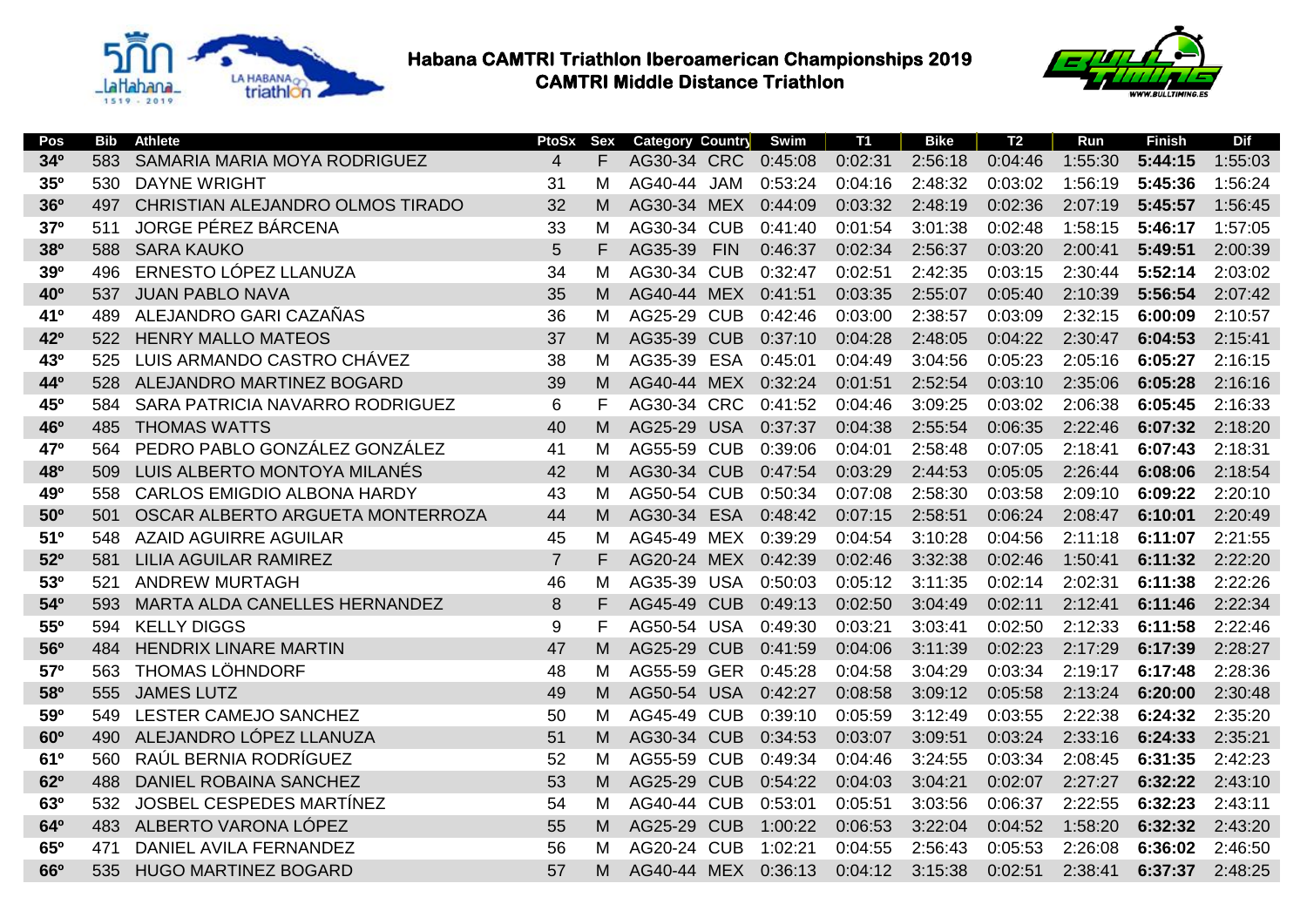



| Pos        | <b>Bib</b> | <b>Athlete</b>                                 | PtoSx | Sex | Category Country   |            | Swim    | <b>T1</b> | <b>Bike</b> | T2      | Run     | <b>Finish</b> | <b>Dif</b> |
|------------|------------|------------------------------------------------|-------|-----|--------------------|------------|---------|-----------|-------------|---------|---------|---------------|------------|
| 67°        | 570        |                                                | 58    | M   | AG65-69 USA        |            | 0:36:49 | 0:05:42   | 3:13:11     | 0:04:32 | 2:38:11 | 6:38:28       | 2:49:16    |
| 680        | 479        | ENRIQUE CASTIÑEIRAS LÓPEZ                      | 59    | M   | AG25-29 CUB        |            | 1:02:22 | 0:04:56   | 3:00:17     | 0:03:50 | 2:28:22 | 6:39:49       | 2:50:37    |
| 690        | 519        | <b>PHILIP CARRIERE</b>                         | 60    | м   | AG35-39            | <b>USA</b> | 0:40:36 | 0:04:27   | 3:33:11     | 0:04:50 | 2:19:36 | 6:42:42       | 2:53:30    |
| <b>70°</b> |            | 452 YOLEXIS RODRIGUEZ BELTRAN                  | 61    | M   | <b>ELITE</b>       | <b>CUB</b> | 0:27:13 | 0:01:27   | 2:26:28     | 0:01:21 | 3:46:44 | 6:43:15       | 2:54:03    |
| 710        | 533        | ERNESTO DE JESUS FLORES ROMAN                  | 62    | M   | AG40-44 MEX        |            | 0:39:12 | 0:06:32   | 3:18:41     | 0:05:14 | 2:36:06 | 6:45:47       | 2:56:35    |
| 72°        | 556        | ADRIAN ALVÁREZ SALAZAR                         | 63    | M   | AG50-54 MEX        |            | 0:46:21 | 0:04:53   | 3:21:53     | 0:06:47 | 2:28:42 | 6:48:38       | 2:59:26    |
| 730        |            | 504 LUIS RAFAEL HERNÁNDEZ PRIETO               | 64    | M   | AG30-34 CUB        |            | 0:48:17 | 0:05:18   | 3:27:36     | 0:04:25 | 2:26:44 | 6:52:23       | 3:03:11    |
| 74°        |            | 589 ALEXIS M BARBARIN                          | 10    | F   | AG35-39 USA        |            | 0:48:02 | 0:06:24   | 3:11:11     | 0:04:47 | 2:44:29 | 6:54:54       | 3:05:42    |
| <b>75°</b> | 573        | <b>GRANT PETTRIE</b>                           | 65    | M   | AG65-69 USA        |            | 0:53:08 | 0:05:26   | 3:31:21     | 0:03:14 | 2:27:08 | 7:00:19       | 3:11:07    |
| <b>76°</b> | 586        | <b>GETSEMANI CORAZON DE MARIA REYES SALCEI</b> | 11    | F   | AG35-39            | <b>MEX</b> | 0:40:48 | 0:06:15   | 3:48:12     | 0:06:16 | 2:19:22 | 7:00:55       | 3:11:43    |
| 770        | 569        | <b>PAVEL LAVDAKOPOLUS</b>                      | 66    | M   | AG65-69 USA        |            | 0:39:13 | 0:03:14   | 3:01:03     | 0:04:21 | 3:20:17 | 7:08:09       | 3:18:57    |
| 780        | 491        | NICHOLAS CHLAM                                 | 67    | M   | AG30-34 USA        |            | 0:56:16 | 0:07:13   | 3:34:39     | 0:06:24 | 2:31:31 | 7:16:05       | 3:26:53    |
| 790        | 567        | <b>WILLIAM MEADOWS</b>                         | 68    | м   | AG60-64 USA        |            | 0:40:58 | 0:09:05   | 3:35:58     | 0:09:54 | 2:42:31 | 7:18:27       | 3:29:15    |
| <b>80°</b> | 566        | <b>KYLE LANHAM</b>                             | 69    | M   | AG60-64 USA        |            | 0:48:04 | 0:09:48   | 3:15:16     | 0:10:46 | 3:01:28 | 7:25:24       | 3:36:12    |
| 810        | 508        | EDGAR RODRIGO CONTRERAS LOPEZ                  | 70    | M   | AG30-34 GUA        |            | 0:45:32 | 0:05:28   | 3:29:51     | 0:07:33 | 3:20:47 | 7:49:12       | 4:00:00    |
| 82°        | 596        | AMALIA GONZÁLEZ CARRILES                       | 12    | F   | AG60-64 MEX        |            | 1:02:05 | 0:04:06   | 3:51:08     | 0:04:49 | 2:51:13 | 7:53:24       | 4:04:12    |
| 830        | 595        | YVONNE KINANE-WELLS                            | 13    | F   | AG60-64 USA        |            | 0:54:06 | 0:08:34   | 3:54:26     | 0:06:59 | 2:56:17 | 8:00:23       | 4:11:11    |
| <b>DNF</b> | 541        | RONNY LEITON FERNÁNDEZ                         |       | M   | AG40-44 CRC        |            | 0:33:27 | 0:01:56   | 2:35:44     | 0:26:09 |         |               |            |
| <b>DNF</b> | 498        | EDUARDO CHONG AVENDAÑO                         |       | M   | AG30-34 MEX        |            | 0:29:15 | 0:02:16   |             |         |         |               |            |
| <b>DNF</b> | 540        | DANIEL PÉREZ SUÁREZ                            |       | М   | <b>AG40-44 CUB</b> |            | 0:50:27 | 0:03:50   |             |         |         |               |            |
| <b>DNF</b> | 562        | <b>DANIEL EDWARDS</b>                          |       | M   | AG55-59 USA        |            | 0:46:50 | 0:05:38   |             |         |         |               |            |
| <b>DNF</b> | 591        | ALMA CECILIA MACIAS ACEVEDO                    |       | F   | AG40-44 MEX        |            |         | 1:06:25   | 3:25:17     |         |         |               |            |
| <b>DSQ</b> | 534        | <b>LARS HANSCHKE</b>                           |       | M   | AG40-44 MEX        |            |         |           |             |         |         |               |            |
| <b>DNS</b> | 545        | ALBERTO LÓPEZ QUINTANA                         |       | M   | AG45-49 ESP        |            |         |           |             |         |         |               |            |
| <b>DNS</b> | 585        | ALEJANDRA CHAN MORACHIS                        |       | F   | AG35-39 MEX        |            |         |           |             |         |         |               |            |
| <b>DNS</b> | 503        | AMAURY ENRIQUE MARTÍNEZ MARTÍNEZ               |       | М   | AG30-34 MEX        |            |         |           |             |         |         |               |            |
| <b>DNS</b> | 592        | <b>ANAA CORTES</b>                             |       | F   | AG45-49 MEX        |            |         |           |             |         |         |               |            |
| <b>DNS</b> | 494        | ANGEL DAMIÁN FERNÁNDEZ DEL VALLE               |       | M   | AG30-34 CUB        |            |         |           |             |         |         |               |            |
| <b>DNS</b> | 542        | ANGEL SERENO RODRÍGUEZ                         |       | M   | AG40-44 ESP        |            |         |           |             |         |         |               |            |
| <b>DNS</b> | 513        | ARGMIRO BOLIVAR DEL SOL                        |       | M   | AG35-39 CUB        |            |         |           |             |         |         |               |            |
| <b>DNS</b> | 473        | <b>BRIANDY MOLINA ELIAS</b>                    |       | M   | <b>AG20-24 CUB</b> |            |         |           |             |         |         |               |            |
| <b>DNS</b> | 453        | CARLOS JAVIER OBREGÓN RODRÍGUEZ                |       | M   | <b>ELITE</b>       | <b>CUB</b> |         |           |             |         |         |               |            |
| <b>DNS</b> | 500        | DAMIÁN LÓPEZ RAMÍREZ                           |       | M   | AG30-34 CUB        |            |         |           |             |         |         |               |            |